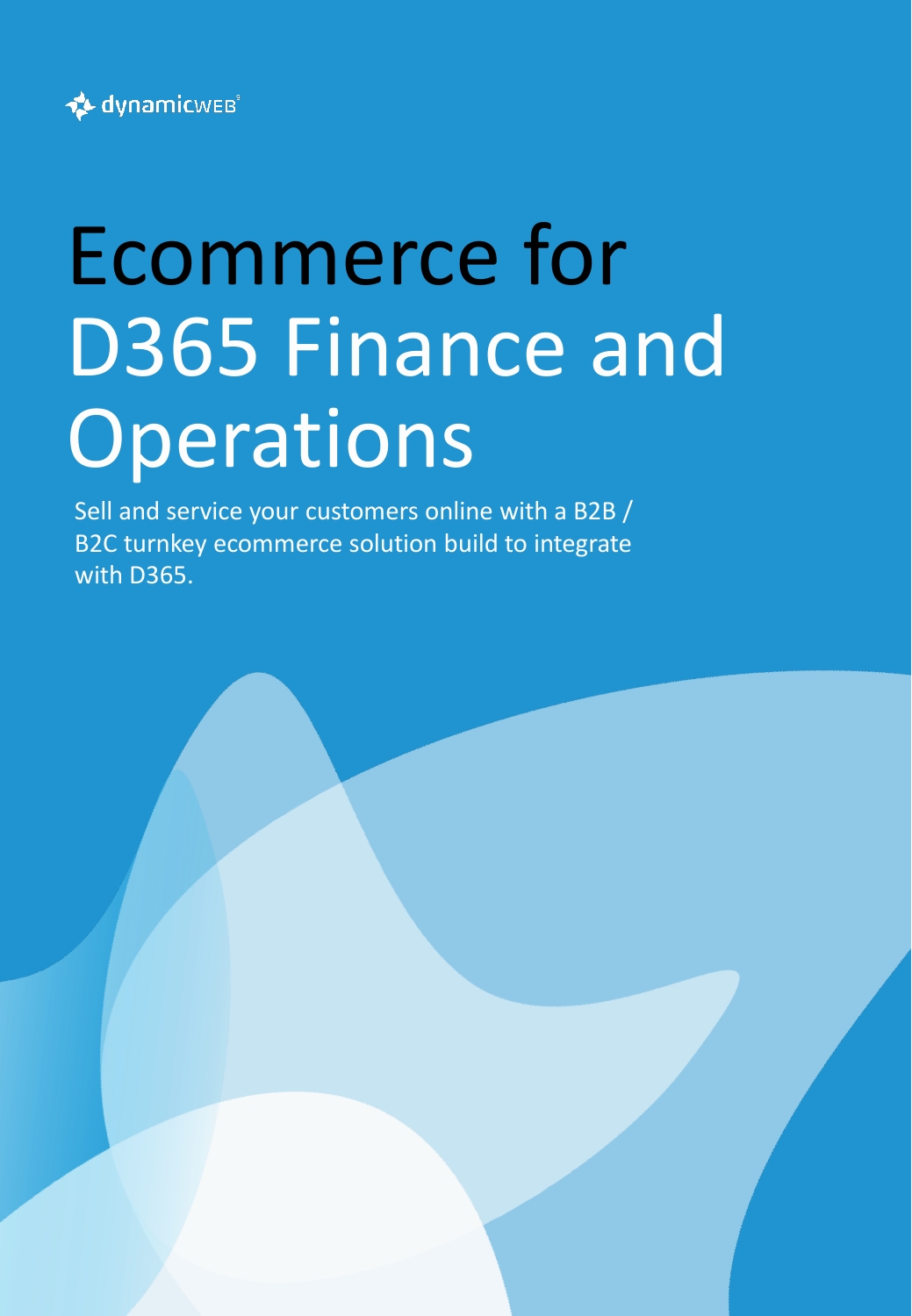

## Our offering

Dynamicweb offers a multichannel Ecommerce solution fully integrated with your D365 for Finance and Operations. It's made to convert and to deliver consistent digital experiences across different channels and on different devices. Dynamicweb is fully integrated with D365 and can be deployed rapidly for both B2B and B2C solutions.



## **B2B and B2C in one platform**

Dynamicweb creates symbiosis between D365 and the B2B or B2C ecommerce site letting your customers place orders and service themselves 24/7.



## **Customer self-service portal**

In addition to exposing product information and taking orders, we can also show past orders/invoices with ability to re-order, allow for RMAs and pay invoices online.



## **Smart D365 integration**

The solution leverages your data and existing business logic from D365 via web services and synchronization. Should your D365 be down, your website will continue to fully function.



## **Upsell and cross-sell**

Blend online behavior with D365 transactional data to target customers. Set it up once, and Dynamicweb can automatically deliver drip email campaigns to increase sales.

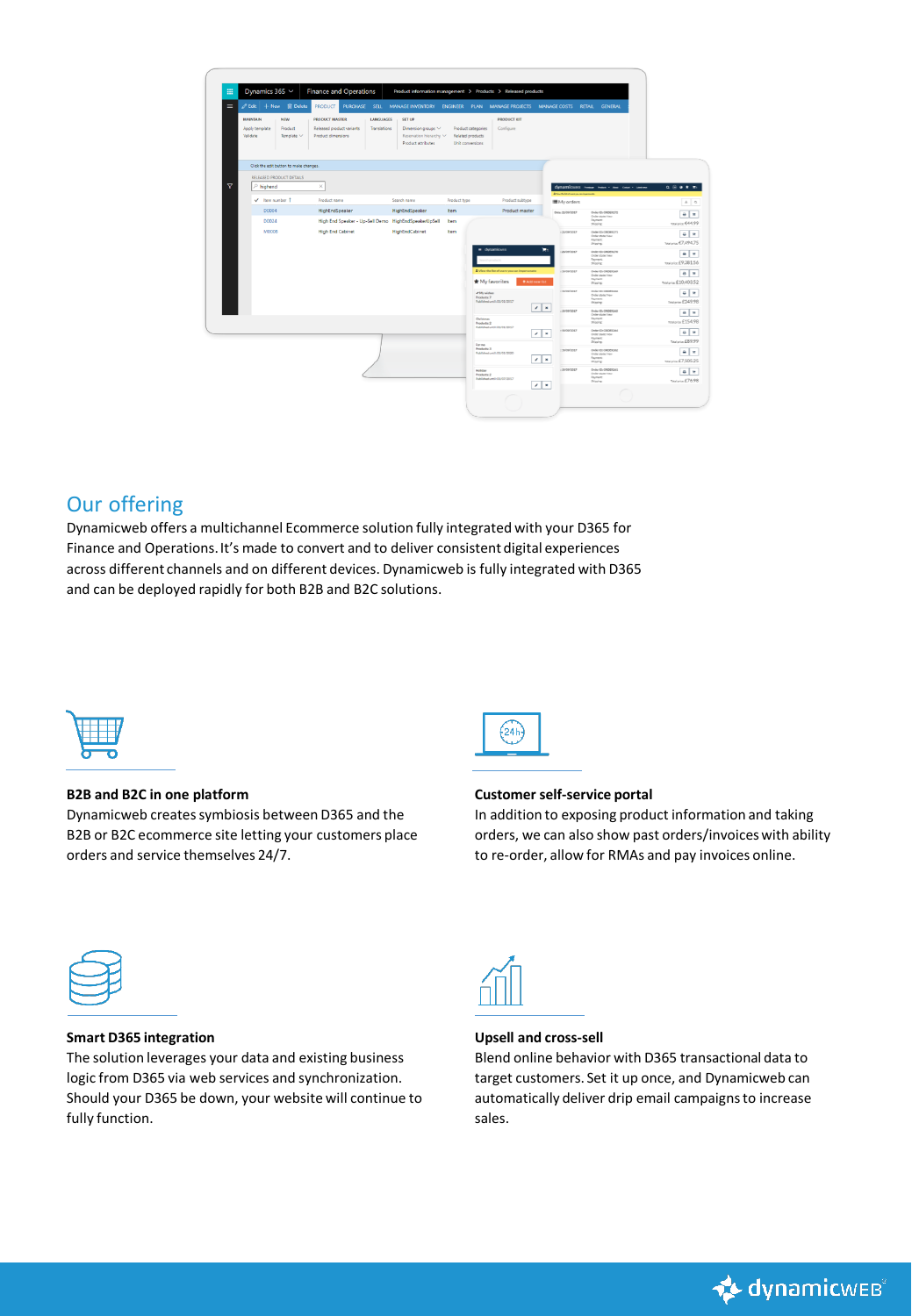# Rapid deployment through best practice

Dynamicweb offer a best practice implementation framework, that reduces risk and allow you to deploy an enterprise ready ecommerce solution in a fraction of the time. Our solution can be deployed out-of-the-box or highly customized to support your business processes and brand identity.

# Solution features

| dynamicwes                                          | BIKES $\sim$ Accessories $\sim$ Components $\sim$ Clothing $\sim$ Offers $\sim$ | a<br>шr                                                                                                                                                                                 |
|-----------------------------------------------------|---------------------------------------------------------------------------------|-----------------------------------------------------------------------------------------------------------------------------------------------------------------------------------------|
| <b>Filters</b>                                      | Mountain bikes: 13                                                              | Sort by Default<br>田<br>僵<br>疆                                                                                                                                                          |
| Brand                                               | $\sim$<br>25% off                                                               | Mongoose Tyax Comp Disc                                                                                                                                                                 |
| Colnago                                             | 10001<br>(1)<br><b>Black friday</b>                                             |                                                                                                                                                                                         |
| E-totem                                             | U.                                                                              | So fast. So agile. So stable. So comfortable. So simple. Just hop on the light and durable<br>chromoly frame, settle your tush into the comfy saddle, place your feet on the pedals and |
| T3.0                                                | (2)                                                                             | let the single speed drivetrain do all the work for you.                                                                                                                                |
| Mongoose                                            | Colors<br>$^{(0)}$                                                              | Blue Red Grey Green                                                                                                                                                                     |
| Type                                                | Please select variant!<br>$\hat{\phantom{a}}$                                   |                                                                                                                                                                                         |
| Stainless steel                                     | (B)                                                                             | 42-500.75€<br>9.381,56€                                                                                                                                                                 |
|                                                     |                                                                                 | <b>WAdd to ca</b><br>1                                                                                                                                                                  |
|                                                     |                                                                                 |                                                                                                                                                                                         |
|                                                     | $\lambda$<br>m                                                                  |                                                                                                                                                                                         |
| Material<br>Carbon<br>Chromoly                      | 25% of<br>(7)<br>10096                                                          | Mongoose Ritual Street Mountain Bike                                                                                                                                                    |
|                                                     | 回                                                                               | If you want baptism by air, here's your ride. Not only does this bike clear big jumps with<br>ease, its tough, chromoly frame feels nearly weightless when you're off the ground! Add   |
|                                                     | barspin.                                                                        | on 100mm of front suspension to cushion the drops and 3-piece cranks for that sweet                                                                                                     |
| <b>Titanium</b><br>Eco<br>□ No                      | 9                                                                               |                                                                                                                                                                                         |
|                                                     | 841                                                                             | 12491-256                                                                                                                                                                               |
| Ves                                                 |                                                                                 | 9.368.44€<br><b>R</b> Add to cart<br>1                                                                                                                                                  |
|                                                     | $\sim$<br>$ 5\rangle$                                                           |                                                                                                                                                                                         |
|                                                     | 10125                                                                           | Mongoose Ritual Dirt-Hi Mountain Bike                                                                                                                                                   |
|                                                     | $\scriptstyle\sim$                                                              | If you head to the woods with the full knowledge that you're not coming back out in the                                                                                                 |
|                                                     | (7)                                                                             | same shape that you leftthen quite possibly, we have your perfect ride! This chromoly-<br>loaded bike takes to the air with incredible ease yet is built tough to absorb those          |
|                                                     | $^{(5)}$                                                                        | inevitable hard landings. And with 100mm of front suspension, Sun Ditch Witch rims, FSA                                                                                                 |
| Format<br>■123<br>Weight<br>O kg<br>□ 5 kg<br>□9 kg | m                                                                               | cranks and SRAM componentry, this bike will have no problem surviving anything you<br>throw its waybut the question is, will you?                                                       |
| Color                                               | $\lambda$                                                                       | 998.75€                                                                                                                                                                                 |

- Fully flexible design to support your brand identity
- Suggested search for better usability and conversions
- Narrow the numbers of products based on facets
- D365 product data enriched with ecommerce content
- Support for variants in multiple dimensions like color, size etc.
- Customer-specific prices and discount directly from D365
- Customer self-service directly with data from D365
- Let your sales reps impersonate customers, so they can login and take orders on behalf of customers

**Technical Requirements:** Dynamicweb'ssolution for Dynamics D365 for Finance and Operations can be used on premise or in the cloud. The solution can be extended and customized to meet your needs for specific business processes and customer experience goals.